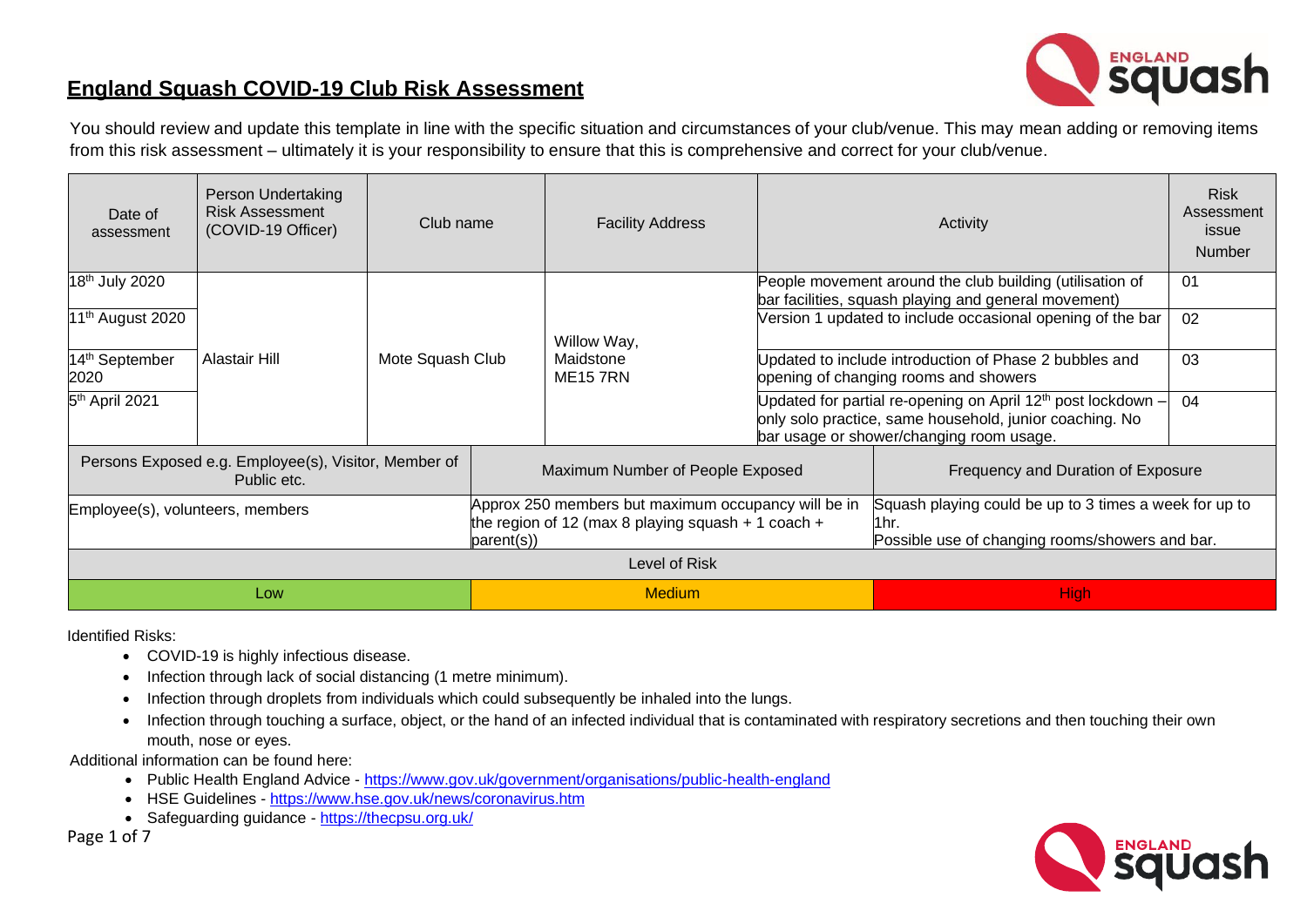| Area                                        | <b>Identified Risk</b>                                   | <b>Actions to Control Risk</b>                                                                                                                                                                                                                                                                             | Green | Amber | Red | Actioned<br>Y/N | Further<br>Controls/Action<br>Required |
|---------------------------------------------|----------------------------------------------------------|------------------------------------------------------------------------------------------------------------------------------------------------------------------------------------------------------------------------------------------------------------------------------------------------------------|-------|-------|-----|-----------------|----------------------------------------|
| <b>GOVERNANCE</b><br>&<br><b>MANAGEMENT</b> | Inadequate<br>procedures to<br>keep participants<br>safe | Clear COVID-19 secure procedures and policies. Back to Squash<br>guidance from England Squash used as the template for the best<br>practices for managing squash playing. UK government website used<br>to manage bar activities.<br>Club will publish it's guidance for members and publish on website in |       |       |     | Yes             |                                        |
|                                             |                                                          | line with ES and government advice before re-opening (by 12 <sup>th</sup><br>Apr'21)                                                                                                                                                                                                                       |       |       |     |                 |                                        |
|                                             | Inadequate<br>procedures to<br>keep participants<br>safe | Updated first aid procedures/protocols in line with current HSE<br>guidance. No resident first aider as club is not manned by staff.                                                                                                                                                                       |       |       |     | Yes             |                                        |
|                                             |                                                          | Members advised to go home straight away if they develop any<br>symptoms and to advise club asap so club can initiate any<br>cleaning and any track and trace<br>Disposable gloves and masks added to first aid box                                                                                        |       |       |     |                 |                                        |
|                                             | Processes not<br>Applied                                 | Clear communication with members and process for managing<br>members that do not adhere to processes.<br>No need to reissue 'Return to Squash' forms as members used to<br>changes in operational conditions. Members reminded of new<br>restrictions in re-opening communication messages                 |       |       |     | Yes             |                                        |
|                                             | Members unaware<br>of new infection<br>controls          | Clear and frequent communications with members. Update members<br>on any changes to guidelines as and when changes occur via club<br>messaging system<br>Posters placed around the club / courts to re-emphasise the<br>restrictions in play / controls that are in place                                  |       |       |     | Yes             |                                        |

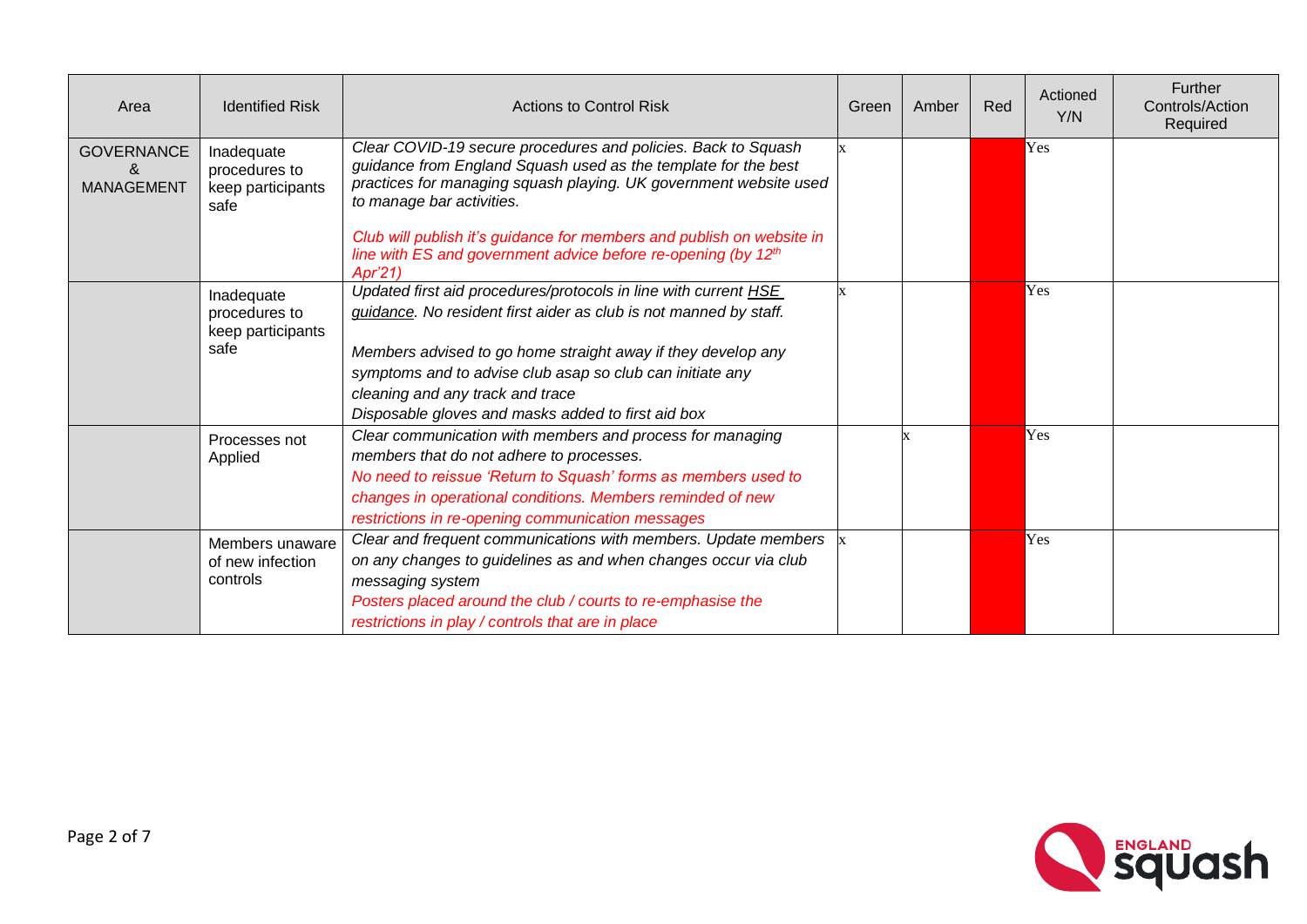| Area                              | <b>Identified Risk</b> | <b>Actions to Control Risk</b>                                                                                                                                                                                                                                                                                                                                                                                                                                                                                                                                    | Green | Amber | <b>Red</b> | Actioned<br>Y/N | Further<br>Controls/Action<br>Required                                                 |
|-----------------------------------|------------------------|-------------------------------------------------------------------------------------------------------------------------------------------------------------------------------------------------------------------------------------------------------------------------------------------------------------------------------------------------------------------------------------------------------------------------------------------------------------------------------------------------------------------------------------------------------------------|-------|-------|------------|-----------------|----------------------------------------------------------------------------------------|
| <b>CLUB</b><br><b>ENVIRONMENT</b> | Infection              | As the club only has one main access door, is unmanned by staff, and $\mathbf{x}$<br>due to the layout of the courts, it is not possible/sensible to instigate<br>one-way flow. The number of people is limited (less than being in a<br>supermarket) and courts are starting at different times                                                                                                                                                                                                                                                                  |       |       |            | n/a             |                                                                                        |
|                                   | Infection              | Posters will be put up in the club to remind people of social distancing $\vert x \vert$<br>requirements                                                                                                                                                                                                                                                                                                                                                                                                                                                          |       |       |            | Yes             |                                                                                        |
|                                   | Infection              | The club will be cleaned prior to opening with all contact surfaces<br>being sanitised prior to players and / or staff / volunteers entering the<br>building                                                                                                                                                                                                                                                                                                                                                                                                      |       |       |            | Yes             |                                                                                        |
|                                   | Infection              | It will not be possible or practical to carry out a cleaning schedule for<br>off-court areas throughout the day.<br>The bar will not be opened for use until at least Phase 2 of re-opening<br>(May 17 <sup>th</sup> earliest). Therefore, access to the upstairs bar/kitchen will<br>be off-limits, thereby reducing the need to clean this area.<br>Downstairs off-court areas (excluding changing rooms that will also be<br>closed) to be cleaned on a daily basis (limited touch points)<br>Visual cleaning log to be produced to record cleaning activities |       |       |            | Yes             | Cleaning log to be checked<br>on ongoing basis to ensure<br>cleaning being carried out |
|                                   | Infection              | All used cleaning wipes and used materials will be disposed of in<br>easily accessible bins near the courts. These will be emptied once<br>a day as part of the cleaning schedule                                                                                                                                                                                                                                                                                                                                                                                 |       |       |            | Yes             |                                                                                        |
|                                   | Infection              | Numerous hand sanitiser and wipes provided for use by players and<br>staff in addition to hand washing stations.                                                                                                                                                                                                                                                                                                                                                                                                                                                  |       |       |            | <b>Yes</b>      |                                                                                        |

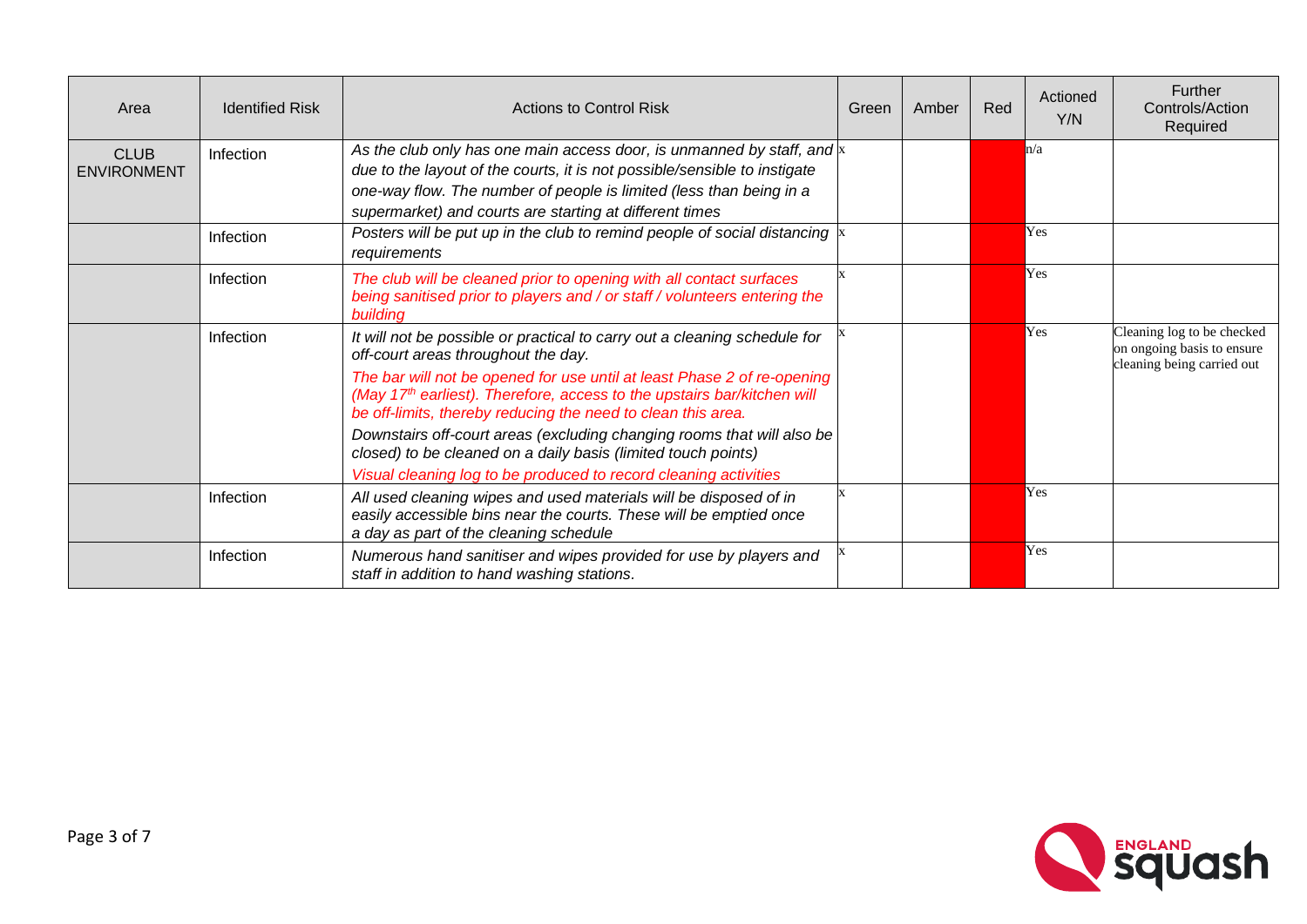| Area                                                   | <b>Identified Risk</b> | <b>Actions to Control Risk</b>                                                                                                                                                                                                                                                                                                                                                                                                                                                  | Green | Amber | Red | Actioned<br>Y/N | Further<br>Controls/Action<br>Required |
|--------------------------------------------------------|------------------------|---------------------------------------------------------------------------------------------------------------------------------------------------------------------------------------------------------------------------------------------------------------------------------------------------------------------------------------------------------------------------------------------------------------------------------------------------------------------------------|-------|-------|-----|-----------------|----------------------------------------|
| <b>SQUASH</b><br><b>COURTS AND</b><br><b>GYM AREAS</b> | Infection              | Courts will be cleaned prior to players and/or staff entering the<br>building, with touch points sanitised. General clean once per day<br>as part of general cleaning schedule.                                                                                                                                                                                                                                                                                                 |       |       |     | Yes             |                                        |
|                                                        | Infection              | The club is not manned by staff and will not be able to be cleaned<br>after each squash court booking. Members will be advised to<br>clean all touch points immediately after their game eg. Door<br>handles, light meter and any touch points on walls                                                                                                                                                                                                                         |       |       |     | Yes             |                                        |
|                                                        | Infection              | All used cleaning wipes and used materials will be disposed of in<br>easily accessible bins near the courts. These will be emptied once<br>a day as part of the cleaning schedule                                                                                                                                                                                                                                                                                               |       |       |     | Yes             |                                        |
|                                                        | Infection              | Hand sanitiser and wipes provided at courtside for use by<br>players and staff in addition to hand washing stations                                                                                                                                                                                                                                                                                                                                                             |       |       |     | Yes             |                                        |
|                                                        | Infection              | Court booking times are 65minute allocations on the booking system.<br>Members are asked to only play for 45mins and to leave 15mins for<br>'airing', and to book out 2 courts if they wish to play longer.<br><b>ACTION: Signage required - Alastair</b>                                                                                                                                                                                                                       |       |       |     | Yes             |                                        |
|                                                        | Infection              | Strict rules in place for how courts can be used including:<br>Contactless booking / payment is in place (all courts have<br>$\bullet$<br>been made off-peak and require coins to activate meters)<br>Limited numbers to meet government guidelines (e.g. max 2<br>$\bullet$<br>per court)<br>Strict limits on the 'type' of activities permitted from 12 <sup>th</sup><br>$\bullet$<br>April '21 ie. solo practice, same household or junior<br>coaching/ adult 1-2-1 coaching |       |       |     | Yes             |                                        |
|                                                        | Infection              | Any member in a social bubble should declare this to the Club                                                                                                                                                                                                                                                                                                                                                                                                                   |       |       |     | <b>Yes</b>      |                                        |

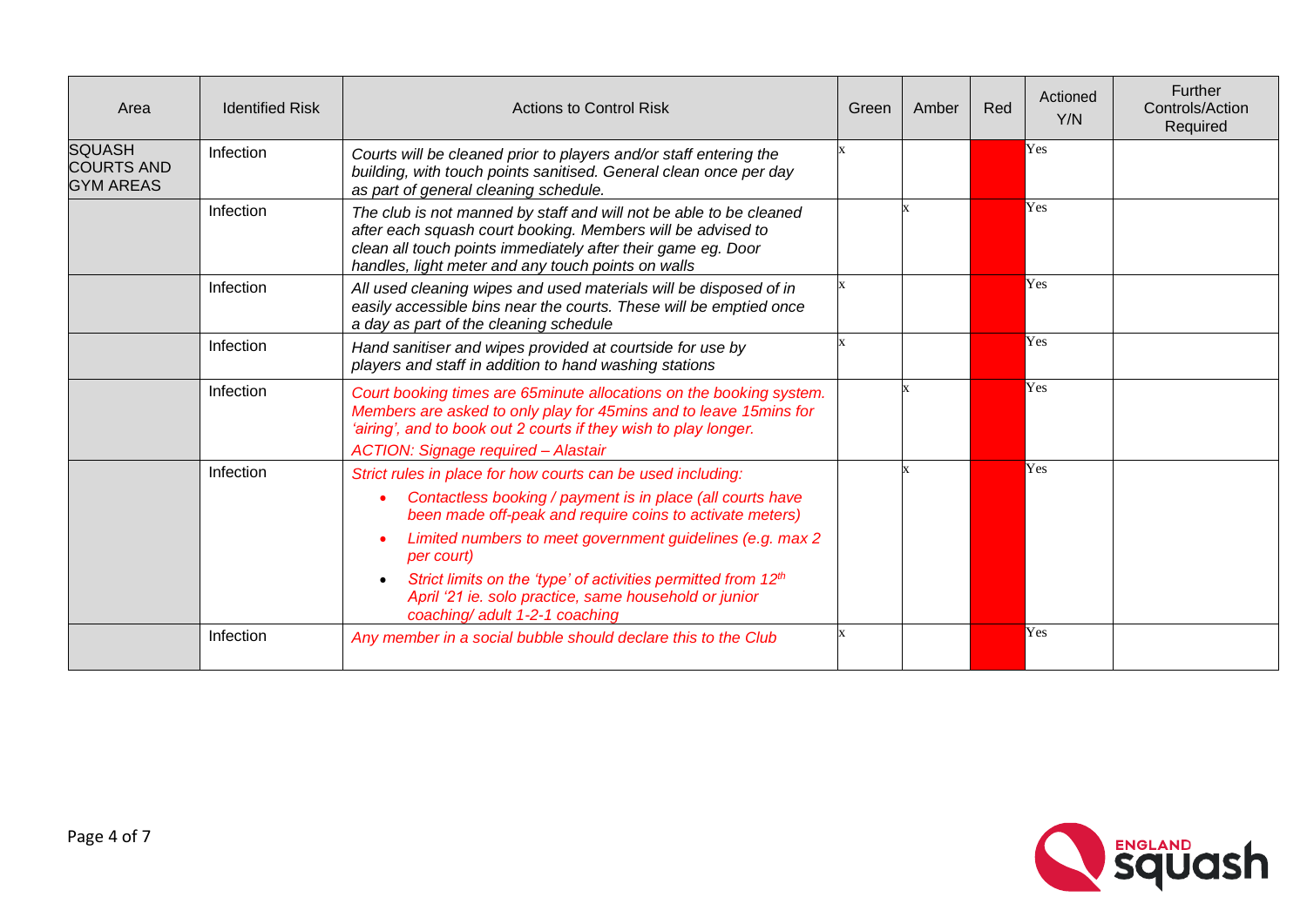| Area                                         | <b>Identified Risk</b> | <b>Actions to Control Risk</b>                                                                                                                                                                                  | Green | Amber | Red | Actioned<br>Y/N             | <b>Further</b><br>Controls/Action<br>Required |
|----------------------------------------------|------------------------|-----------------------------------------------------------------------------------------------------------------------------------------------------------------------------------------------------------------|-------|-------|-----|-----------------------------|-----------------------------------------------|
|                                              | Infection              | No circuit classes to take place until further notice and so no issues<br>with weights equipment etc                                                                                                            |       |       |     | n/a                         |                                               |
|                                              | Infection              | Court meters to be emptied every week. Coins to be bagged and<br>not handled for 3 days to reduce risk of transmission                                                                                          |       |       |     | Ongoing action<br>when open |                                               |
|                                              | Infection              | Court windows to be left open for ventilation                                                                                                                                                                   |       |       |     | Yes                         |                                               |
| <b>STORE AREAS</b>                           | Infection              | Store areas have not been used for 3mths and so there has been no<br>access to the virus. Store rooms are more like cupboards and so<br>minimal access and minimal cleaning required. No access for<br>members. |       |       |     | n/a                         |                                               |
| <b>KITCHEN &amp;</b><br><b>BREAKOUT AREA</b> | Infection              | Kitchen area will remain closed due to the high contamination risk of<br>these areas and the challenges of maintaining social distancing.<br>Signage required                                                   |       |       |     | Yes                         |                                               |
| <b>TOILETS &amp;</b><br><b>SHOWERS</b>       | Infection              | Changing rooms and showers will remain closed<br>Signage required                                                                                                                                               |       |       |     | Yes                         |                                               |
|                                              | Infection              | Toilets included in daily cleaning regime                                                                                                                                                                       |       |       |     | <b>Yes</b>                  |                                               |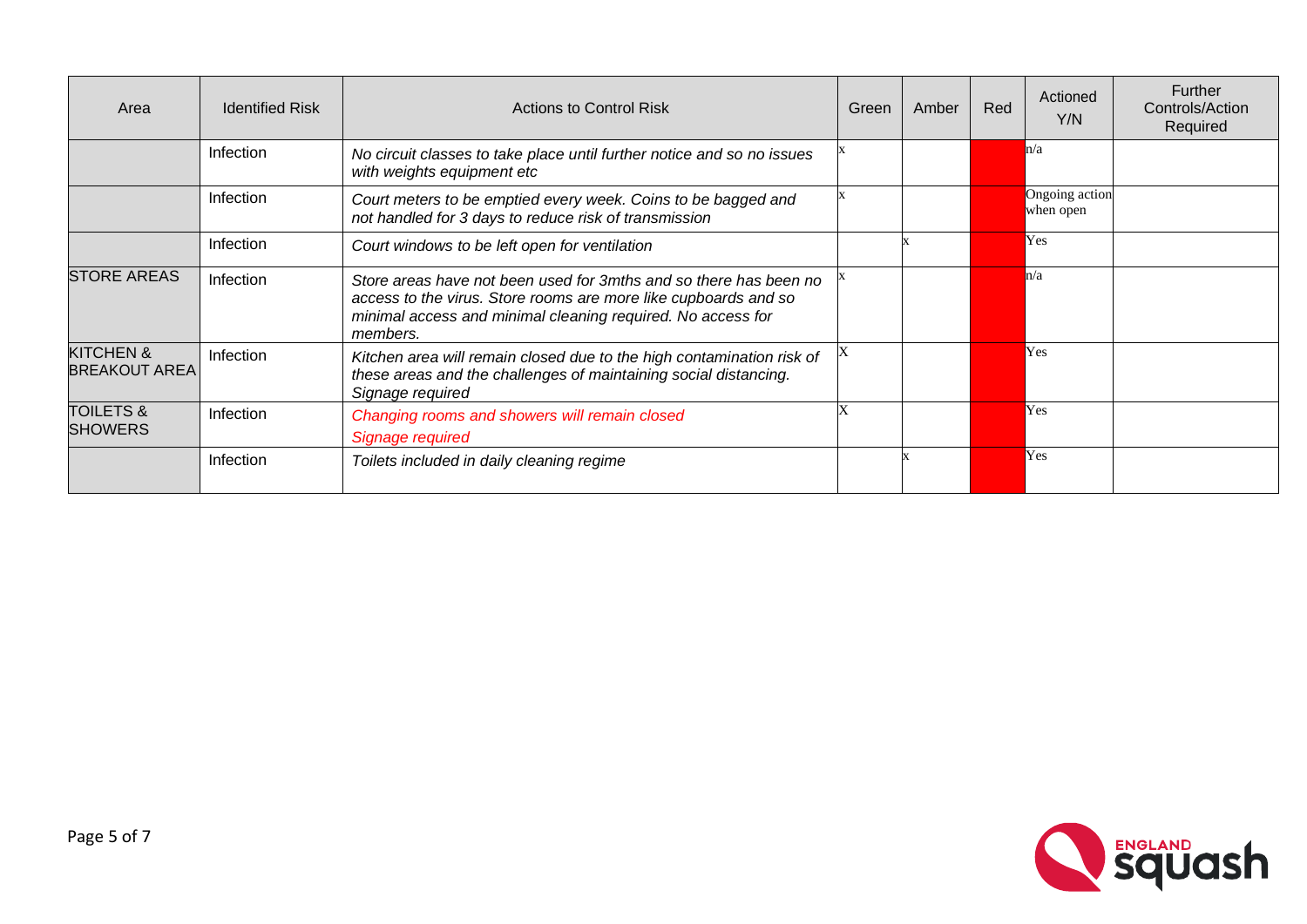| Area                                 | <b>Identified Risk</b> | <b>Actions to Control Risk</b>                                                                                                                                                                                                                                                                                                     | Green | Amber | Red | Actioned<br>Y/N                            | Further<br>Controls/Action<br>Required          |
|--------------------------------------|------------------------|------------------------------------------------------------------------------------------------------------------------------------------------------------------------------------------------------------------------------------------------------------------------------------------------------------------------------------|-------|-------|-----|--------------------------------------------|-------------------------------------------------|
| <b>PLAYERS &amp;</b><br><b>STAFF</b> | Infection              | Strict rules on players not entering the building if they are unwell or<br>show any COVID-19 symptoms. It is not practicable to put in place a<br>system in an unmanned facility whereby players and staff are asked<br>to complete a self-declaration questionnaire each day prior to<br>entering the building.                   | X     |       |     | Yes                                        |                                                 |
|                                      |                        | The health requirements have been clearly called out in the<br>members 'restart communications' and it will be expected that<br>everyone complies with this, as they do for other everyday<br>activities like going to work / supermarket etc                                                                                      |       |       |     |                                            |                                                 |
|                                      | Infection              | Only club members have access to the club via their passes and<br>these are activated by the Membership Secretary.                                                                                                                                                                                                                 |       |       |     | Ongoing action                             |                                                 |
|                                      | Infection              | Everyone to sign in / out the building to capture all people movements.<br>Develop a register.                                                                                                                                                                                                                                     |       |       |     | Yes                                        | Review register on ongoing<br>basis to check ok |
|                                      | Infection              | To reduce sweat droplets adopt the use of sweatbands and<br>regularly change playing kit. Wiping hands on walls or rear glass<br>back wall is prohibited.                                                                                                                                                                          |       |       |     | Yes                                        |                                                 |
|                                      | Infection              | Coaches entering the court area must maintain strict social<br>distancing at all times. Court 1 will be used as this allows the<br>best social distancing and also allows 1 parent per child to<br>attend if required<br>Coaches to have completed the mandatory on-line COVID<br>training before 1 <sup>st</sup> coaching session |       |       |     | $N/A -$<br>confirmed that<br>not mandatory |                                                 |
|                                      | Infection              | Bring own fluids/refreshments and use own water bottle at all<br>times. No use of communal water fountains. All personal 'waste'<br>(empty water bottles, wrappers etc) to be taken home.                                                                                                                                          |       |       |     | Yes                                        |                                                 |
|                                      | Infection              | E.g. Players should arrive in kit and no earlier than five minutes<br>before the session start time. Players should exit the building<br>immediately following the end of the session.                                                                                                                                             |       |       |     | Yes                                        |                                                 |